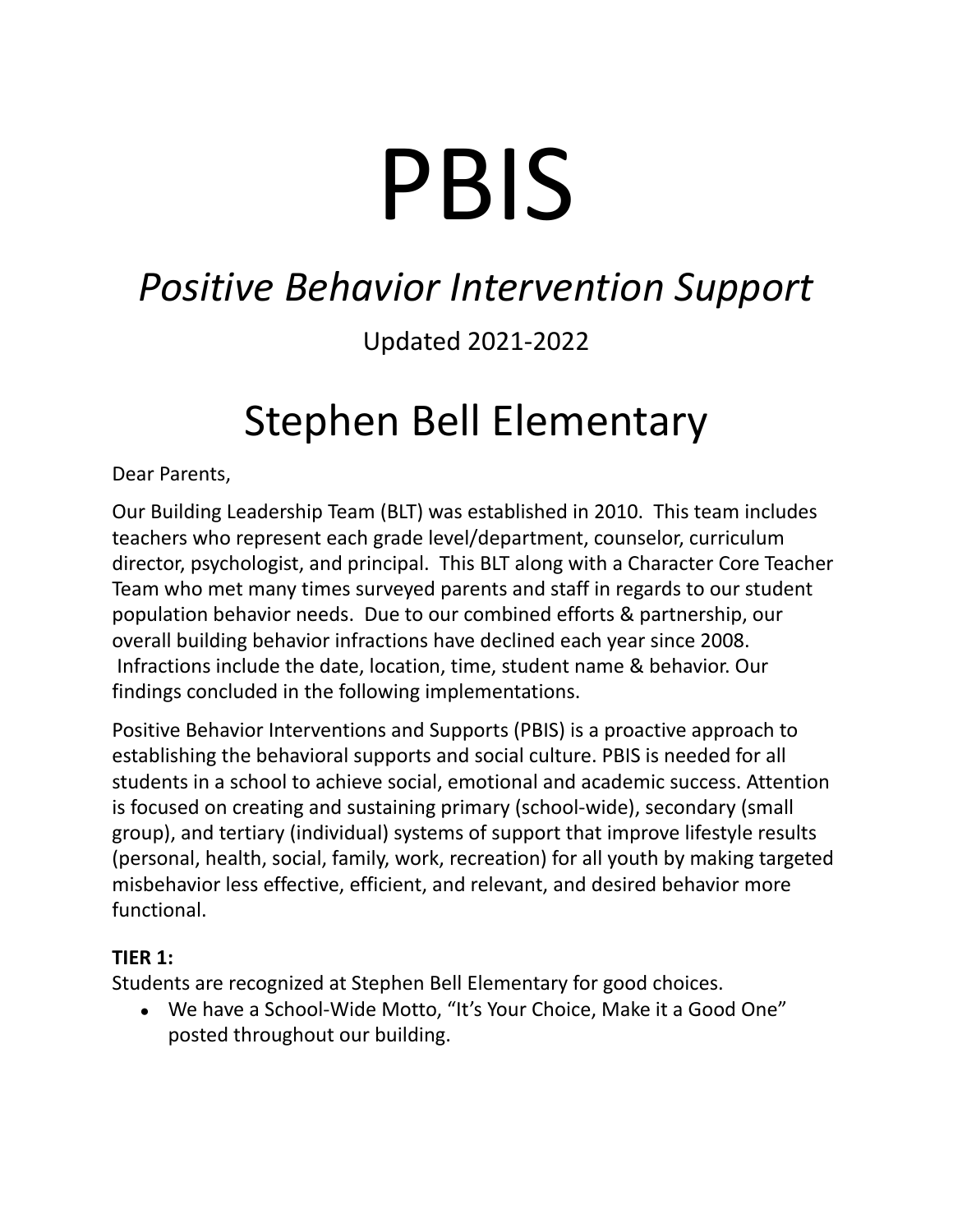- During our Back to School assemblies, we show the Character Kids ( $2^{\omega}$  grade students) video of students making choices (how to behave in each location in our building).
- Our School-Wide Color Behavior System is shared daily with parents via student agenda/folder.
- Good recognition may include Principal rewards quarterly.
- Classroom teachers recognize good choices with the individual certificates, class reward incentives, emails home, etc.
- Our school counselor's monthly newsletters will explain the Building Bucket incentives and Classroom Bucket incentives.
- In addition, our Building Character Education Circle lessons enhance good character traits and a Family Thinking question is emailed to parents after each lesson is conducted.
- Also, students may earn Individual Character Coupons which are shared via school intercom weekly.

|                                          | It's Your Choice Make it a Good One!                                                                                                                                                                                                                                                             |                                                                                                                                                                                                    |  |  |
|------------------------------------------|--------------------------------------------------------------------------------------------------------------------------------------------------------------------------------------------------------------------------------------------------------------------------------------------------|----------------------------------------------------------------------------------------------------------------------------------------------------------------------------------------------------|--|--|
|                                          | <b>Be Kind</b>                                                                                                                                                                                                                                                                                   | <b>Be Safe</b>                                                                                                                                                                                     |  |  |
| <b>Arrival &amp;</b><br><b>Dismissal</b> | $\mathcal V$ Keep hands, feet and objects<br>to yourself<br>$\boldsymbol{\mathcal{V}}$ Walk quietly to your<br>classroom                                                                                                                                                                         | Enter/Exit the building by<br>$\boldsymbol{\nu}$<br>walking<br>Go directly to where you<br>$\boldsymbol{\mathcal{U}}$<br>know you are supposed to be<br>(bus line, daycare, pick up,<br>classroom) |  |  |
| <b>Classroom</b>                         | $\mathcal V$ Keep hands, feet and objects<br>to yourself<br>$\checkmark$ Follow directions the first time<br>they are given<br>$\vee$ Be a good listener and a<br>quiet worker<br>$\vee$ Do your best work at all times<br>$\mathcal V$ Be respectful to everyone in<br>your classroom community | $\mathcal V$ Use materials correctly<br>$\mathcal V$ Walk when moving about the<br>classroom<br>$\mathcal V$ Push chairs in when leaving<br>your seat                                              |  |  |
| <b>Hallways</b>                          | $\mathcal V$ Keep hands, feet and objects<br>to yourself<br>Respect hallway art &<br>V<br>displays<br>$\mathcal V$ Walk quietly to your location                                                                                                                                                 | $\mathbf y$ Face forward<br>Stay in line as you walk with<br>your class                                                                                                                            |  |  |
| Restroom                                 | $\mathcal V$ Keep hands, feet and objects<br>to yourself                                                                                                                                                                                                                                         | Respect the privacy of others<br>Wash hands with soap &<br>water                                                                                                                                   |  |  |

#### **STUDENT VIDEO MODELS THE FOLLOWING EXPECTATIONS**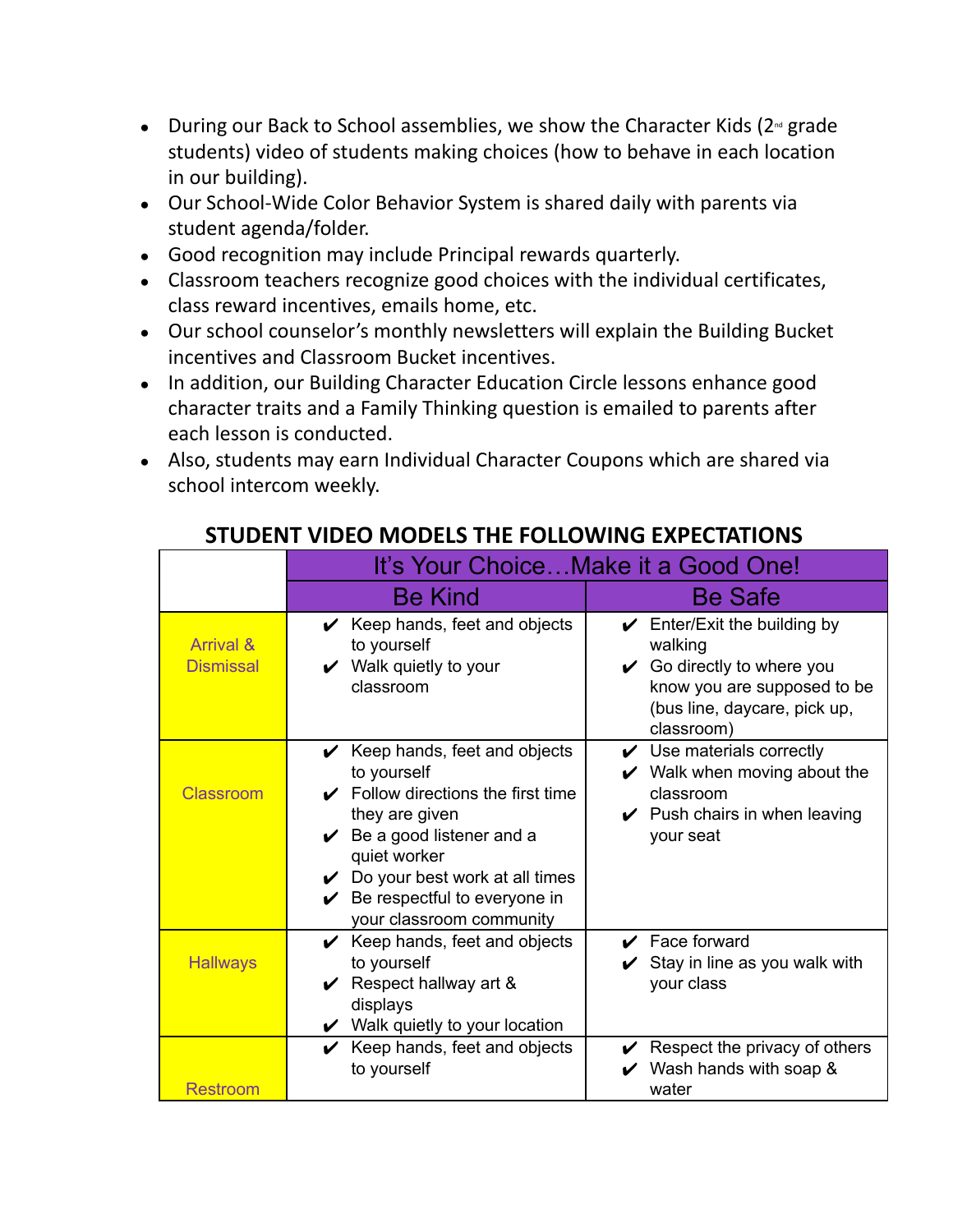|                           | $\vee$ Be respectful of the<br>restrooms and keep them<br>clean<br>$\checkmark$ If you need to talk, use a<br>quiet voice                                                                                                                                                                                                                                                                                                                                                    | $\vee$ Report any issues or<br>concerns to your teacher<br>immediately                                                                                                                                                                                     |
|---------------------------|------------------------------------------------------------------------------------------------------------------------------------------------------------------------------------------------------------------------------------------------------------------------------------------------------------------------------------------------------------------------------------------------------------------------------------------------------------------------------|------------------------------------------------------------------------------------------------------------------------------------------------------------------------------------------------------------------------------------------------------------|
| Cafeteria                 | $\mathcal V$ Keep hands, feet and objects<br>to yourself<br>$\vee$ Use a quiet voice while you<br>talk to your friends while in<br>line or at your table<br>$\checkmark$ Follow the 1-2-3 rule during<br>quiet time<br>$\vee$ Clean up after yourself                                                                                                                                                                                                                        | $\vee$ Only eat your own food<br>Raise your hand if you need<br>V<br>help from an adult                                                                                                                                                                    |
| Playground                | $\mathcal V$ Keep hands, feet and objects<br>to yourself<br>$\vee$ Be a good playmate and<br>friend<br>$\mathcal V$ Use kind words<br>$\mathcal V$ Listen to the adults in charge<br>Take turns<br>✔                                                                                                                                                                                                                                                                         | $\mathcal V$ Enter/Exit the playground by<br>walking<br>$\vee$ Use the playground<br>equipment safely &<br>appropriately<br>$\vee$ Report any issues or<br>concerns to your teacher<br>immediately                                                         |
| <b>Bus</b>                | $\mathcal V$ Keep hands, feet and objects<br>to yourself<br>$\checkmark$ Sit quietly in your seat                                                                                                                                                                                                                                                                                                                                                                            | $\checkmark$ Enter/Exit the bus by walking                                                                                                                                                                                                                 |
| <b>Remote</b><br>Learning | $\vee$ Pick a workspace that is quiet<br>and free from things that can<br>distract yourself and/or others<br>$\swarrow$ Be on time to scheduled<br>Meets - log on with your<br>microphone on mute, but<br>your camera turned on<br>$\vee$ Be prepared by sitting at a<br>table/desk and have<br>materials ready for use<br>✔ Use Whole Body Listening<br>(brain thinking, eyes looking,<br>ears listening, mouth quiet<br>and body still) during<br>interactions with others | $\vee$ Use the Chromebook<br>appropriately and only for<br>school work<br>$\boldsymbol{\checkmark}$ While on Meets with others<br>use the chat feature<br>appropriately, only making<br>comments that are kind, safe<br>and pertinent to the<br>discussion |